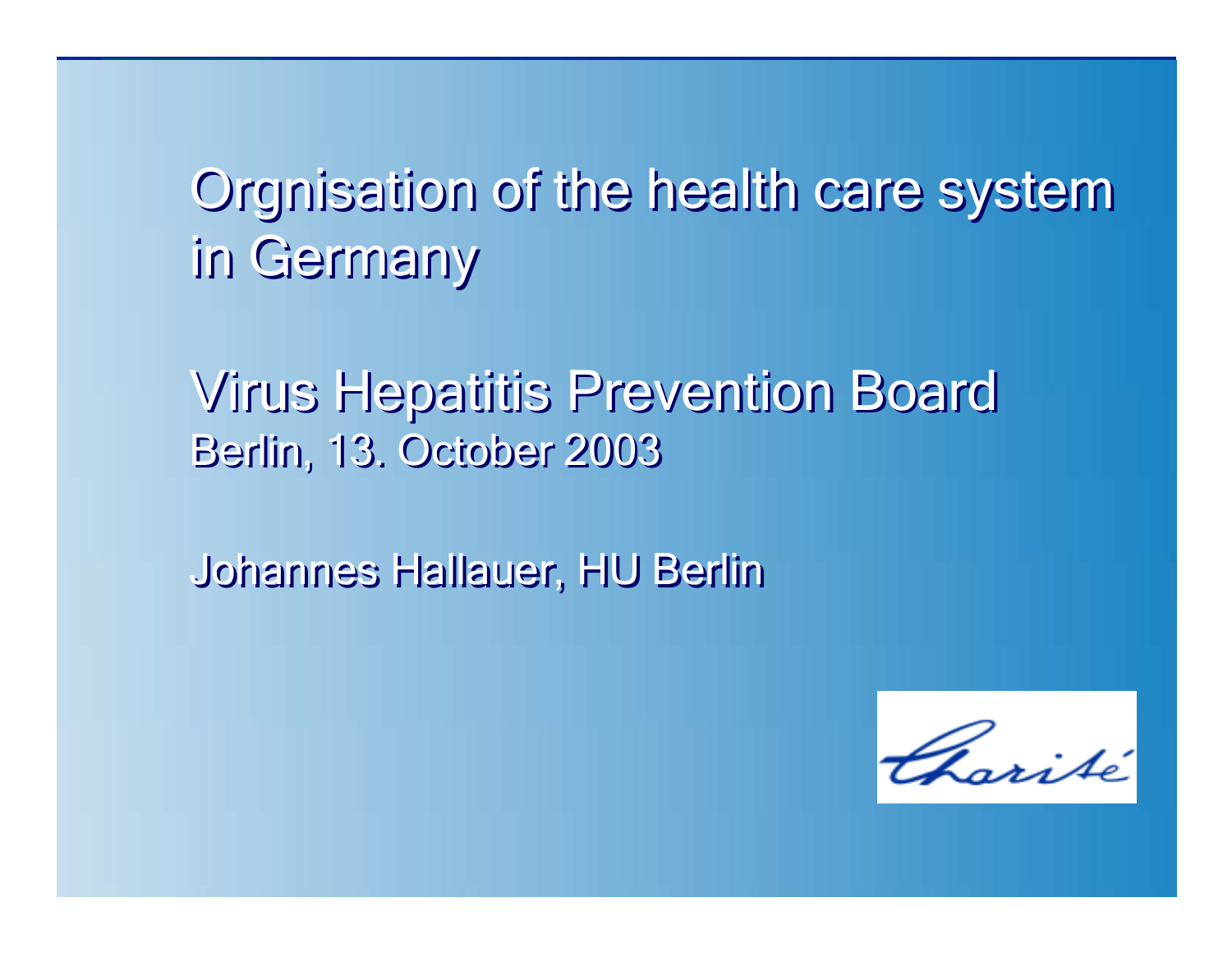## German tree of life

**Age stratification in 5-year age groups**



GLOBUS 2150: Statistisches Bundesamt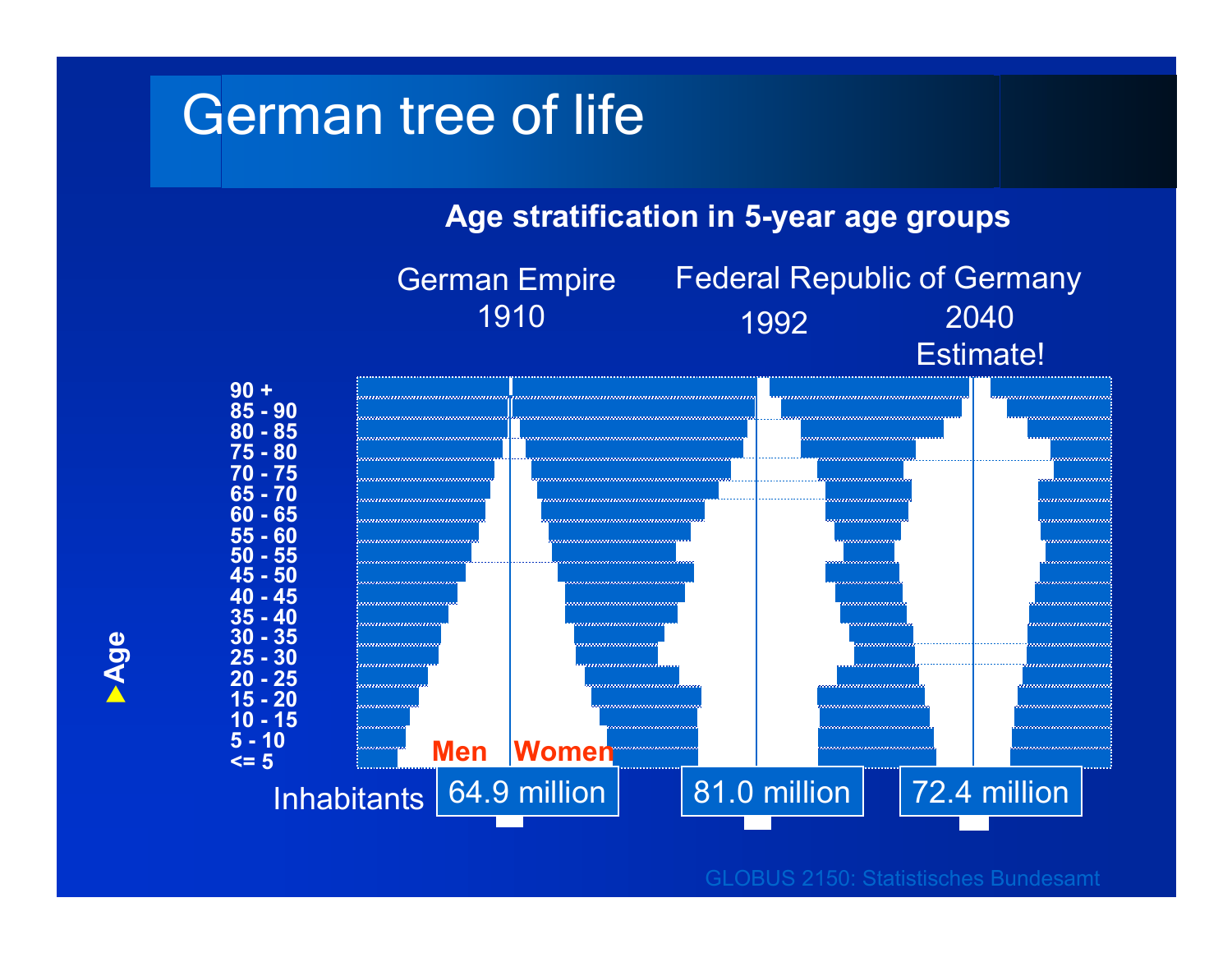# Birth rates 1960 to 2000

Entwicklung der Geburtenziffern in ausgewählten Staaten

|                    | Lebendgeborene     |      |                |            |      |                          |          |                      |
|--------------------|--------------------|------|----------------|------------|------|--------------------------|----------|----------------------|
| Staat              |                    |      | 1960 1970 1980 |            |      | 1990 1995 1998 1999 2000 |          |                      |
|                    | je 1.000 Einwohner |      |                |            |      |                          |          |                      |
| Deutschland        | 17,3               | 13,5 | 11,0           | 11,4       | 9,4  | 9,6                      | 9,4      | 9,3                  |
| Belgien            | 17,0               | 14,8 | 12,6           | 12,4       | 11,4 | 11,2                     | 11,2     | .                    |
| Dänemark           | 16,6               | 14,4 | 11,2           | 12,3       | 13,3 | 12,5                     | 12,4     | .                    |
| Finnland           | 18,5               | 14,0 | 13,2           | 13,1       | 12,3 | 11,1                     | 11,1     | .                    |
| Frankreich         | 17,9               | 16,7 | 14,9           | 13,4       | 12,5 | 12,6                     | 12,6     |                      |
| Griechenland       | 18,9               | 16,5 | 15,4           | 10,1       | 9,7  | 9,6                      | 9,7      | $\cdots$             |
| Irland             | 21,5               | 21,8 | 21,8           | 15,1       | 13,5 | 14,5                     | 14,2     | $\cdots$             |
| Italien            | 18,1               | 16,7 | 11,3           | 10,0       | 9,2  | 9,3                      | 9,3      | .                    |
| Luxemburg          | 15,9               | 13,0 | 11.4           | 12,9       | 13,2 | 12,7                     | 12,9     | $\cdots$             |
| Niederlande        | 20,8               | 18,3 | 12,8           | 13,2       | 12,3 | 12,7                     | 12,7     | $\cdots$             |
| Österreich         | 17,9               | 15,0 | 12,0           | 11,7       | 11,0 | 10,1                     | 9,7      |                      |
| Portugal           | 24,1               | 20,8 | 16,2           | 11,8       | 10,8 | 11,4                     | 11,6     | $\cdots$             |
| Schweden           | 13,7               | 13,7 | 11,7           | 14,5       | 11,7 | 10,1                     | $\cdots$ | $\sim$               |
| Spanien            | 21,5               | 19,7 | 15,3           | 10,3       | 9,3  | 9,2                      | 9,6      |                      |
| Verein. Königreich | 17,5               | 16,2 | 13,4           | 13,9       | 12,5 | 12,1                     | 11,8     | $\cdots$             |
| Schweiz            | 17,6               | 16,1 | 11,7           | 12,5       | 11,7 | 11,0                     | 11,0     | $\dddot{\mathbb{I}}$ |
| Verein. Staaten    | 23,7               | 18,4 | 15,9           | 16,7       | 14,9 | 14,6                     | .        | $\sim$               |
| Japan              | 17,2               | 18,9 | 13,6           | 10,0       | 9,5  | 9,5                      | .        | $\cdots$             |
| Indien             | 38,9               | 36,8 | 33,7           | 30,2       | 28,3 | $\cdots$                 | .        | .                    |
| Australien         | 22,4               | 20,6 | 15,3           | 15,4       | 14,2 | 13,3                     | .        |                      |
| Agypten            | 43,1               | 35,1 |                | 37,5 *33,5 | 27,7 | .                        | .        | $\cdots$             |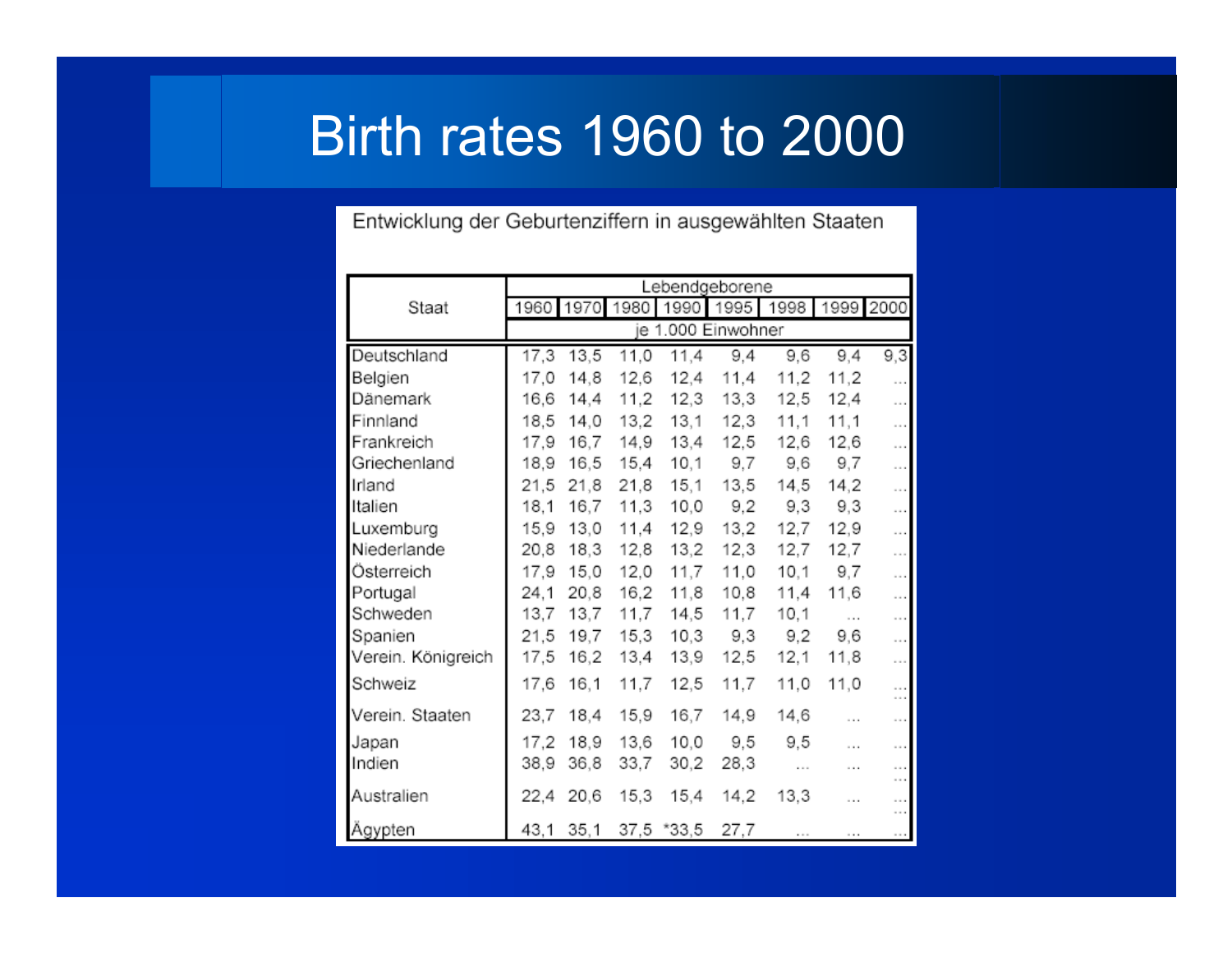## **Mean life expectantcy in Germany**

**Women Men**

•**Age**



Statistisches Jahrbuch 1995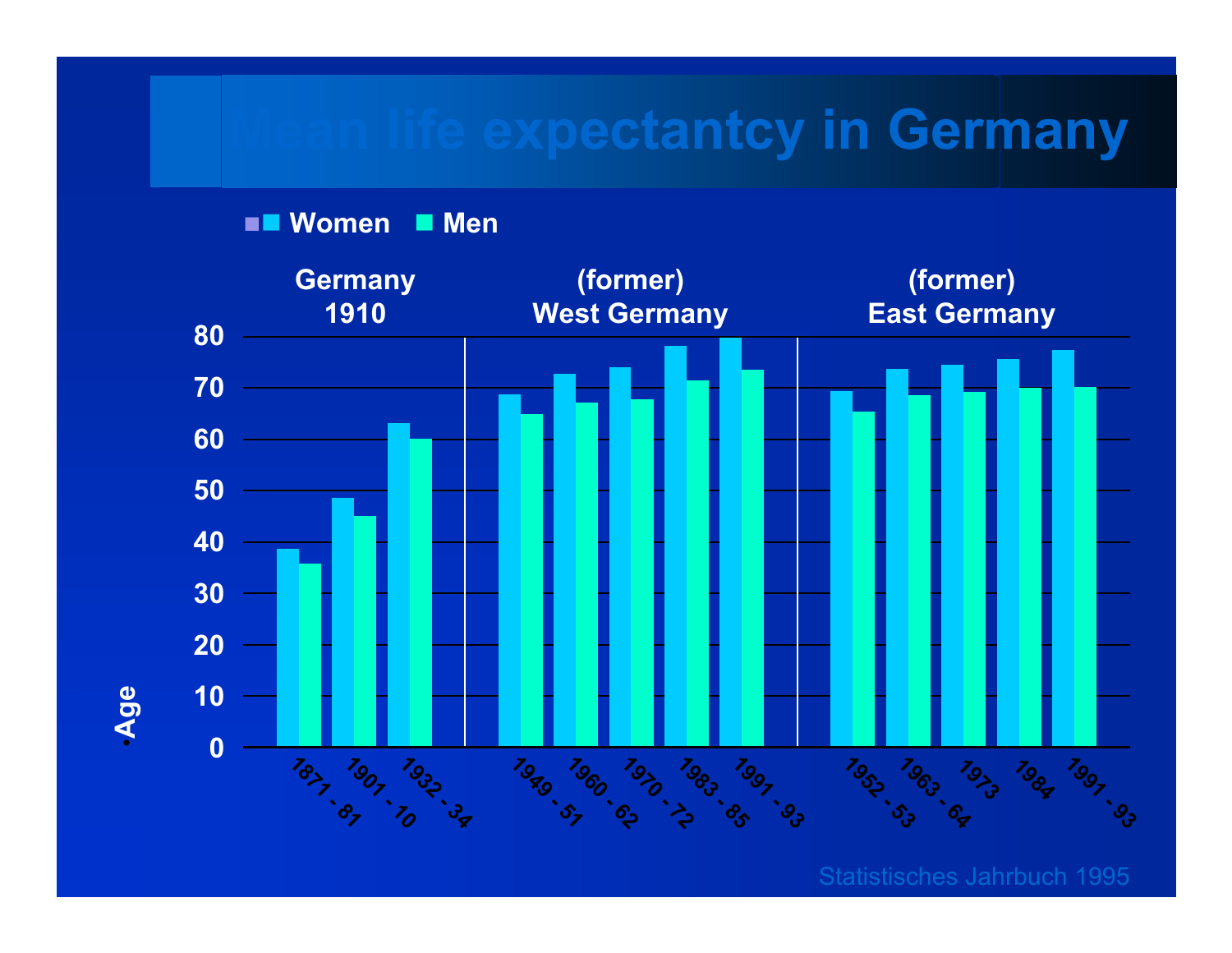# Demographic development in Germany

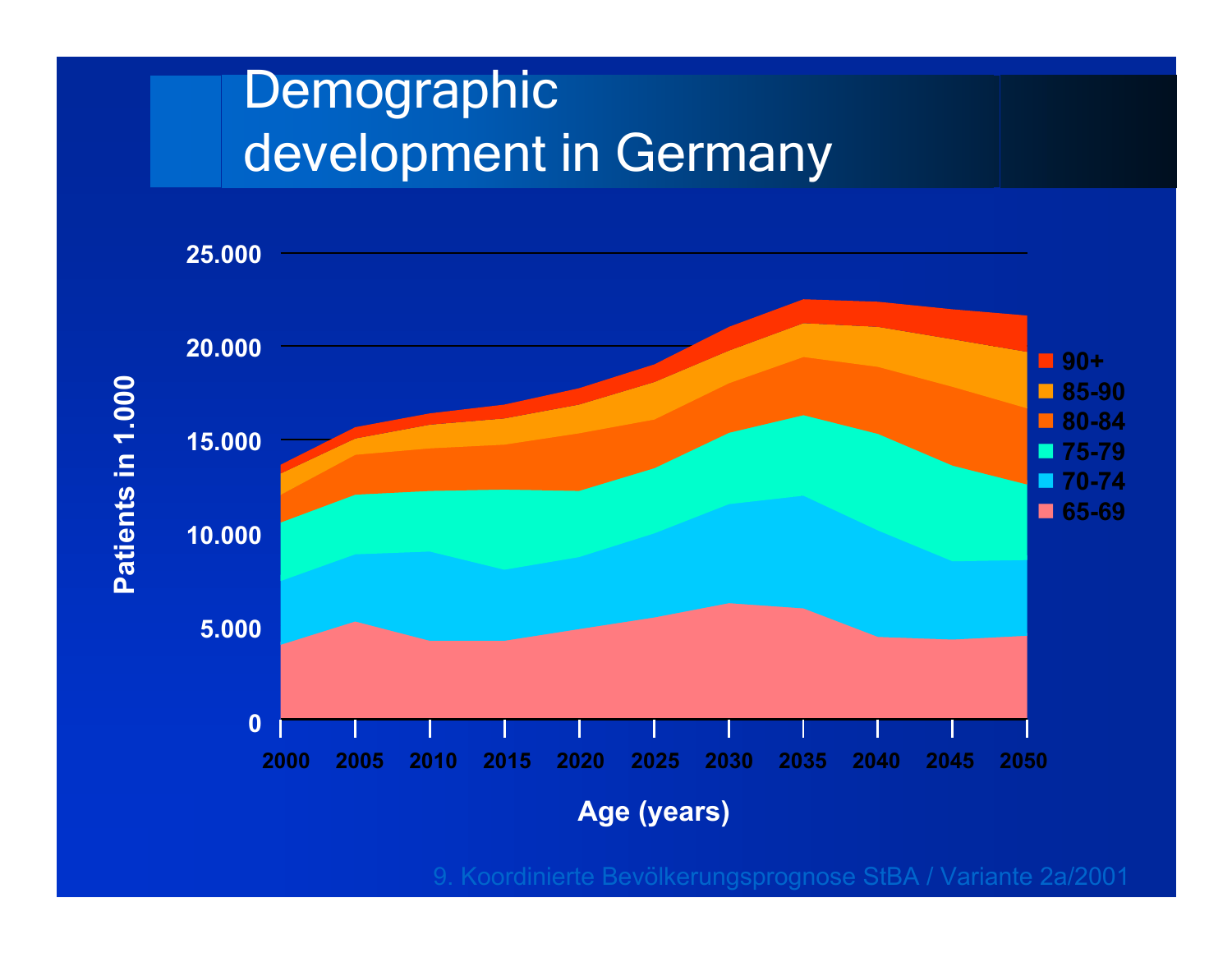## Development of nursing insurance

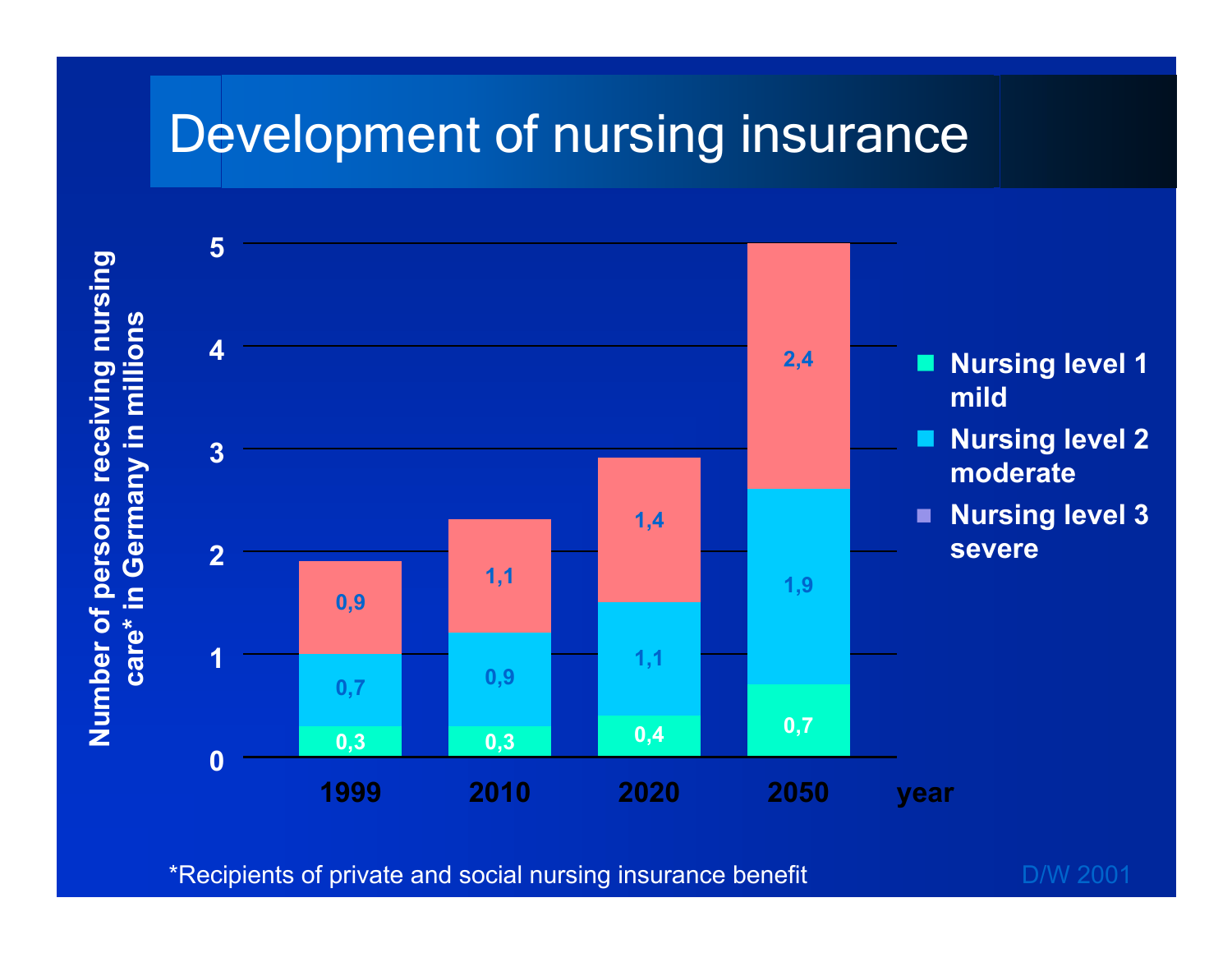### **Gesundheits-Hitliste über die medizinische Versorgung in den 191 Mitgliedsstaaten WHO Weltgesundheitsreport vom 21. Juni 2000**

| Rang            | Land                  |  |  |  |  |  |
|-----------------|-----------------------|--|--|--|--|--|
|                 | <b>Frankreich</b>     |  |  |  |  |  |
| $\overline{2}$  | <b>Italien</b>        |  |  |  |  |  |
| 3 <sup>°</sup>  | San Marino            |  |  |  |  |  |
| $\overline{4}$  | Andorra               |  |  |  |  |  |
| 5 <sup>1</sup>  | <b>Malta</b>          |  |  |  |  |  |
| $6\phantom{a}$  | Singapur              |  |  |  |  |  |
| $\overline{7}$  | Spanien               |  |  |  |  |  |
| 8               | Oman                  |  |  |  |  |  |
| 9 <sup>°</sup>  | Österreich            |  |  |  |  |  |
| 10 <sub>1</sub> | Japan                 |  |  |  |  |  |
| 11              | Norwegen              |  |  |  |  |  |
| 12 <sub>2</sub> | Portugal              |  |  |  |  |  |
| 13              | Monaco                |  |  |  |  |  |
| 14              | Griechenland          |  |  |  |  |  |
| 15              | Island                |  |  |  |  |  |
| 16              | Luxemburg             |  |  |  |  |  |
| 17              | Niederlande           |  |  |  |  |  |
| 18              | <b>Großbritannien</b> |  |  |  |  |  |
| 19              | <b>Irland</b>         |  |  |  |  |  |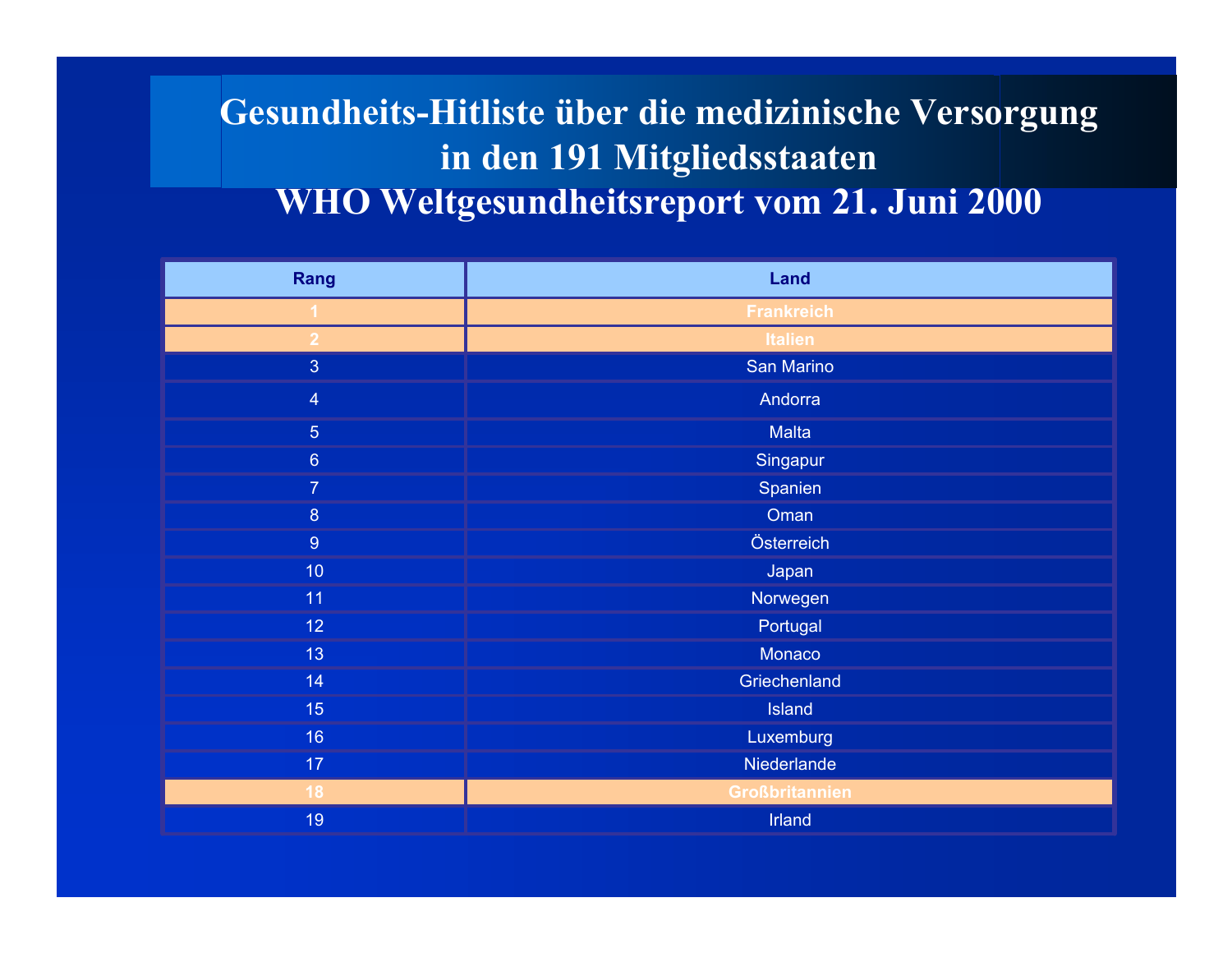| 20 | <b>Schweiz</b>     |  |  |  |  |
|----|--------------------|--|--|--|--|
| 21 | Belgien            |  |  |  |  |
| 22 | Kolumbien          |  |  |  |  |
| 23 | Schweden           |  |  |  |  |
| 24 | Zypern             |  |  |  |  |
| 25 | <b>Deutschland</b> |  |  |  |  |
| 26 | Saudi-Arabien      |  |  |  |  |
| 27 | Ver. Arab. Emirate |  |  |  |  |
| 28 | <b>Israel</b>      |  |  |  |  |
| 29 | Marokko            |  |  |  |  |
| 30 | Kanada             |  |  |  |  |
| 31 | Finnland           |  |  |  |  |
| 32 | Australien         |  |  |  |  |
| 33 | Chile              |  |  |  |  |
| 34 | <b>Dänemark</b>    |  |  |  |  |
| 35 | Dominica           |  |  |  |  |
| 36 | <b>Costa Rica</b>  |  |  |  |  |
| 37 | <b>USA</b>         |  |  |  |  |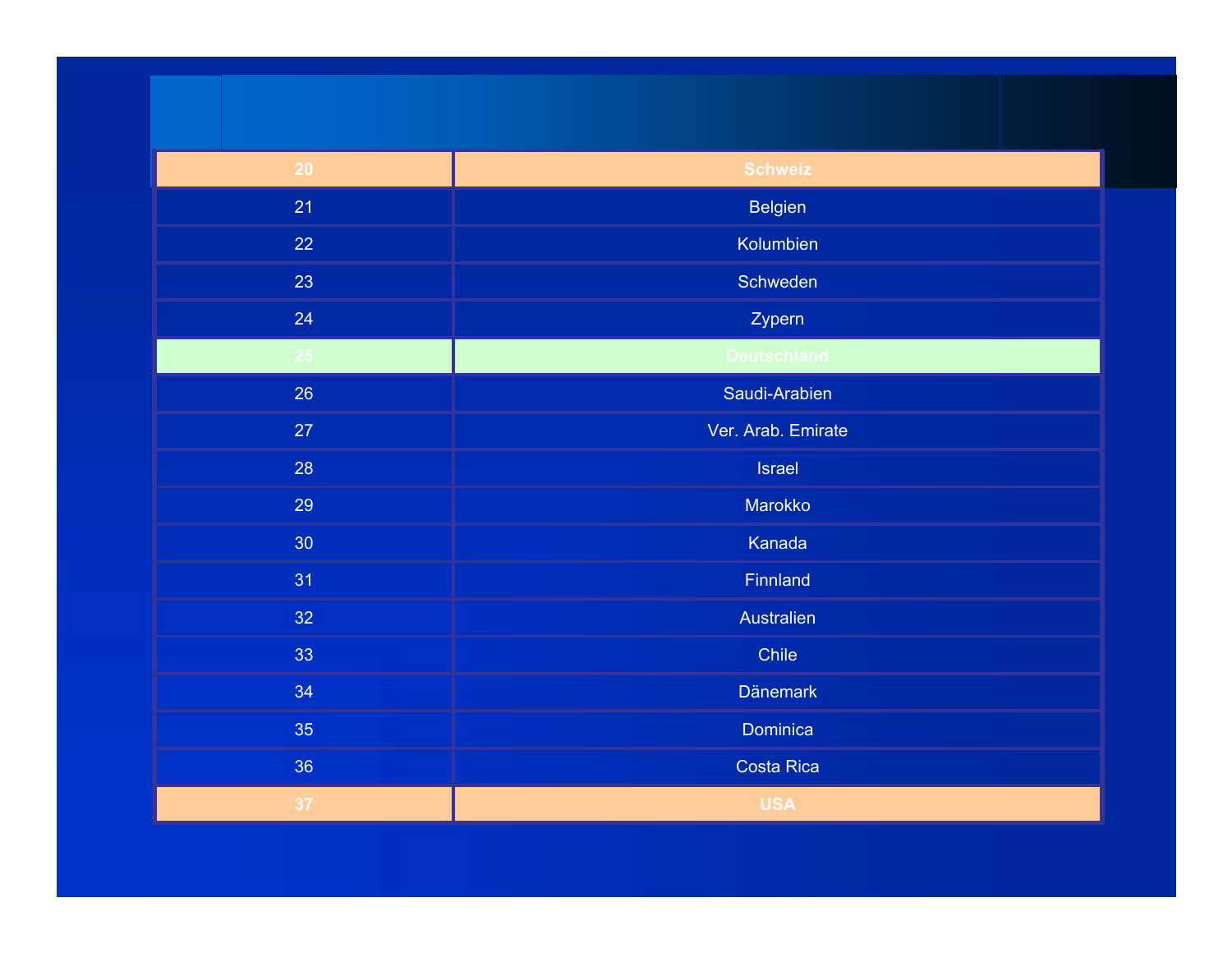## **Political System in Germany Political System in Germany**

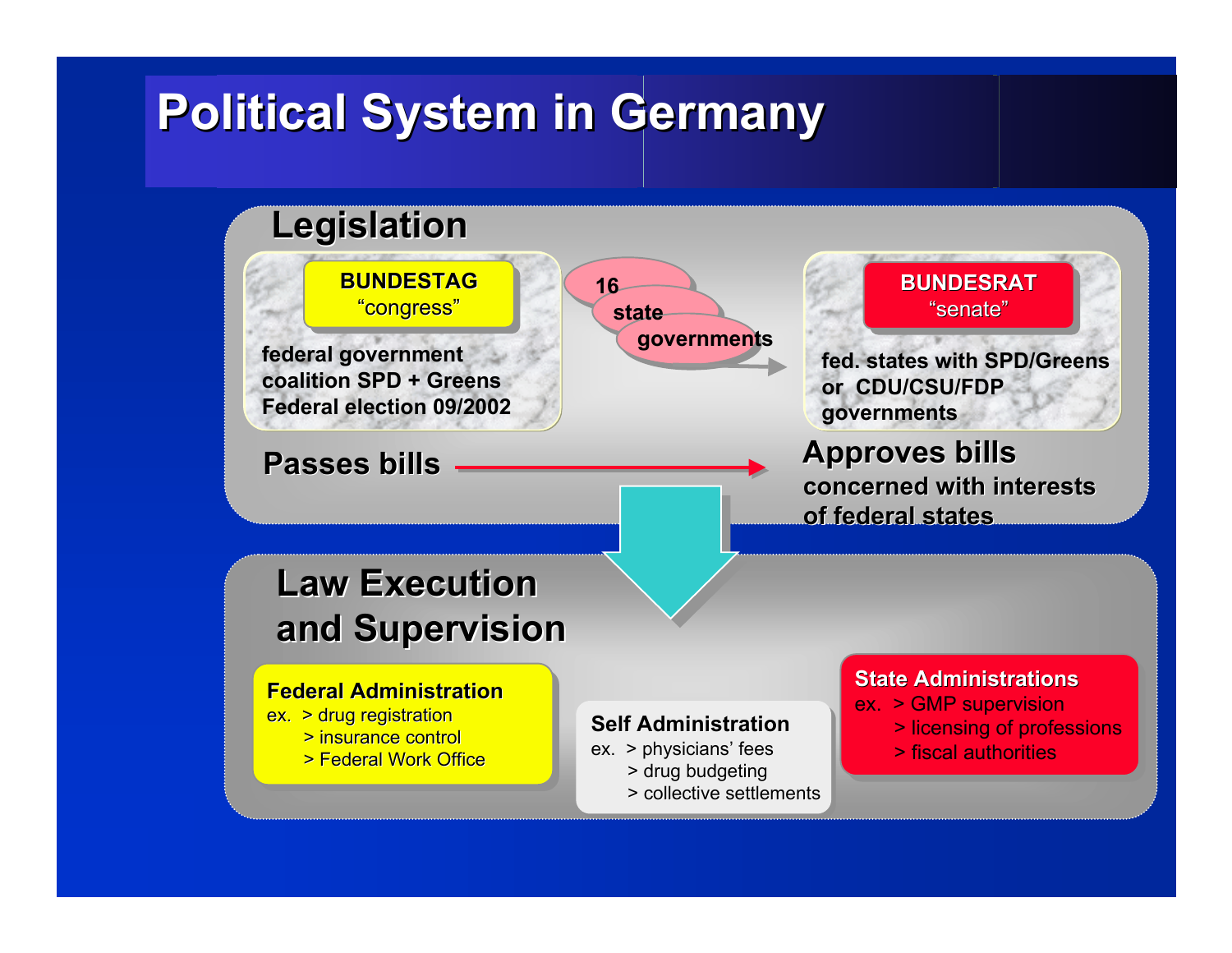# **Social Insurance System in Germany Social Insurance System in Germany**

**Solidarity Principle: Benfits independent of indiv. contribution**

**Mandatory enrollment with very little exceptions**



**Organized and managed by corporate bodies, governement sets legal frame**

**Contribution rates relatedto gross income (salaries)** 

**Payroll contribution rates (payed 50% by employer and employee each)** 

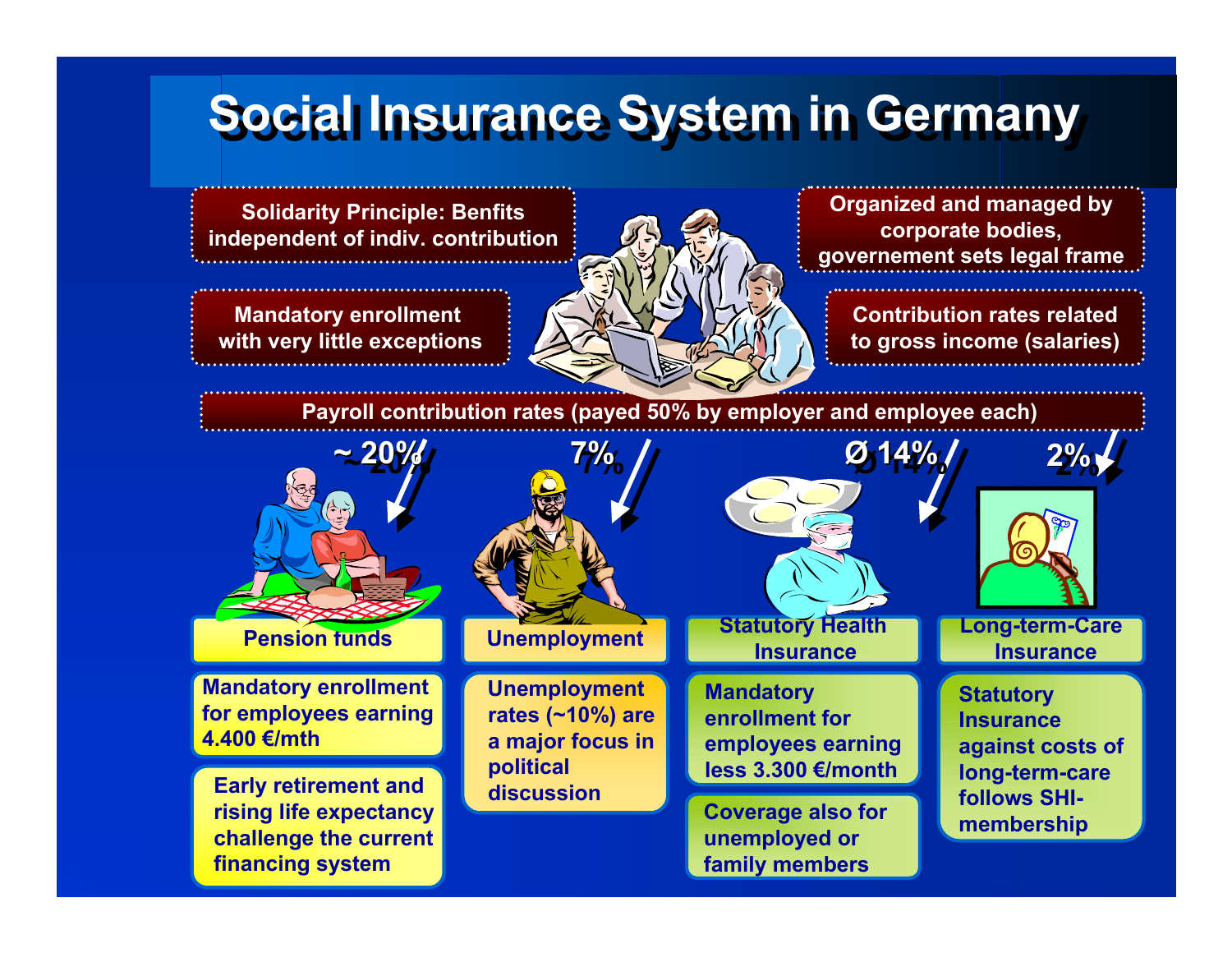# Health Care Expenditure Germany

| Gegen-                                                       | Indikatoren der Gesundheitsausgabenrechnung |         |         |         |            |         |         |         |         |
|--------------------------------------------------------------|---------------------------------------------|---------|---------|---------|------------|---------|---------|---------|---------|
| stand                                                        | in den Jahren                               |         |         |         |            |         |         |         |         |
| der<br>Nach-<br>weisung                                      | 1992                                        | 1993    | 1994    | 1995    | 1996       | 1997    | 1998    | 1999    | 2000    |
|                                                              | Mrd. EURO                                   |         |         |         |            |         |         |         |         |
| Brutto-<br>inlands-<br>produkt<br>(BIP)                      | 1.613,2                                     | 1.654,2 | 1.735,5 | 1.801,3 | 1.833,7    | 1.874,7 | 1.934,9 | 1.982.4 | 2.032,9 |
| Gesund-<br>heits-<br>ausgaben                                | 163,2                                       | 168,1   | 180,2   | 194,0   | 203,0      | 203,9   | 208,4   | 214,3   | 218.4   |
|                                                              |                                             |         |         |         |            |         |         |         |         |
|                                                              | Mill.                                       |         |         |         |            |         |         |         |         |
| Bevöl-<br>kerung <sup>(1)</sup>                              | 80,6                                        | 81,2    | 81,4    | 81,7    | 81,9       | 82,1    | 82,0    | 82,1    | 82,3    |
|                                                              |                                             |         |         |         |            |         |         |         |         |
|                                                              |                                             |         |         |         | in Prozent |         |         |         |         |
| Anteil der<br>Gesund-<br>heitsaus-<br>gaben am<br><b>BIP</b> | 10,1                                        | 10.2    | 10.4    | 10.8    | 11,1       | 10.9    | 10.8    | 10.8    | 10,7    |
|                                                              |                                             |         |         |         |            |         |         |         |         |
|                                                              | <b>EURO</b>                                 |         |         |         |            |         |         |         |         |
| Gesund-<br>heitsaus-<br>gaben je<br>Einwohner                | 2.030                                       | 2.070   | 2.210   | 2.380   | 2.480      | 2.490   | 2.540   | 2.610   | 2.660   |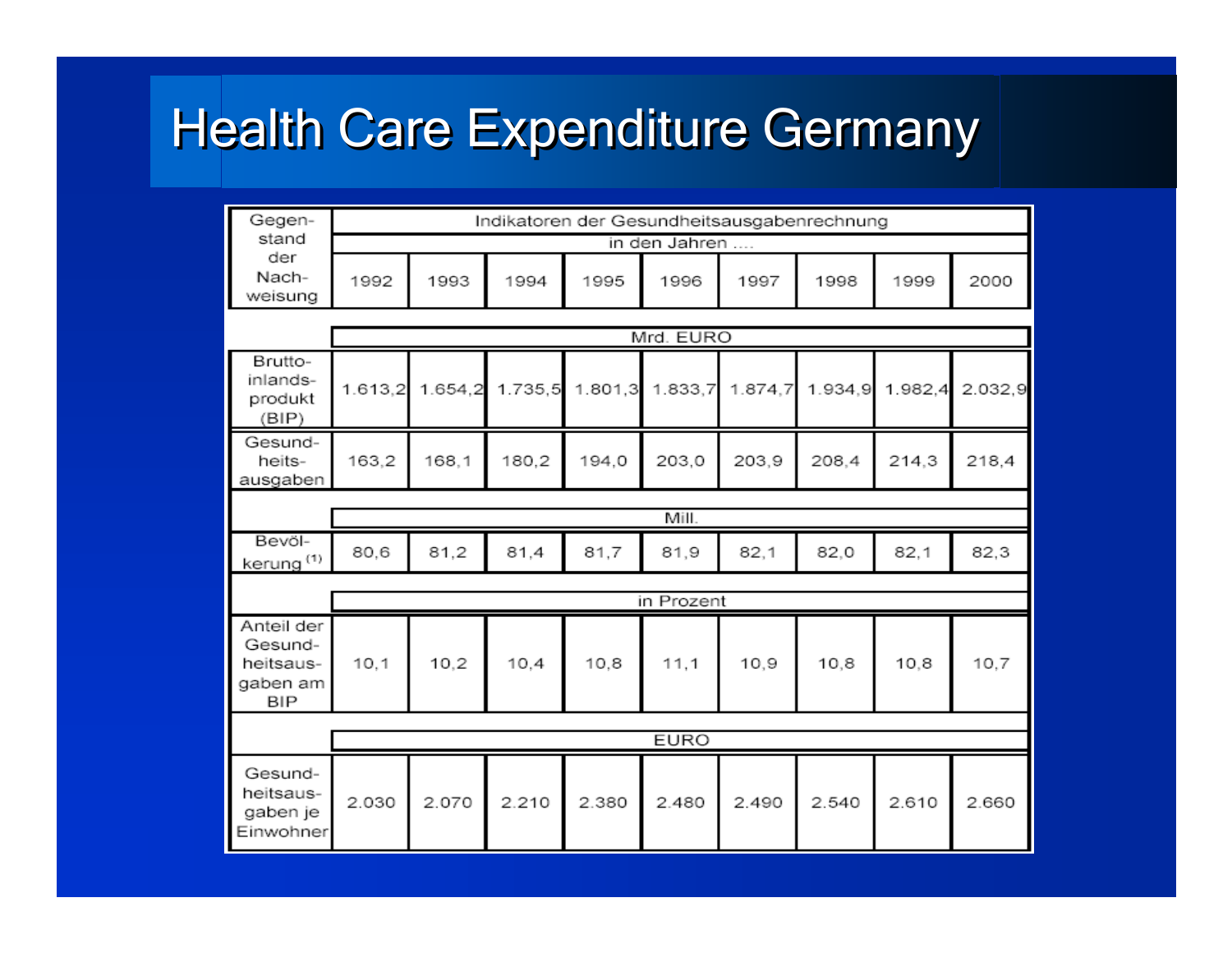### **Distrubution of Health care cost Germany in Million € in 2002**

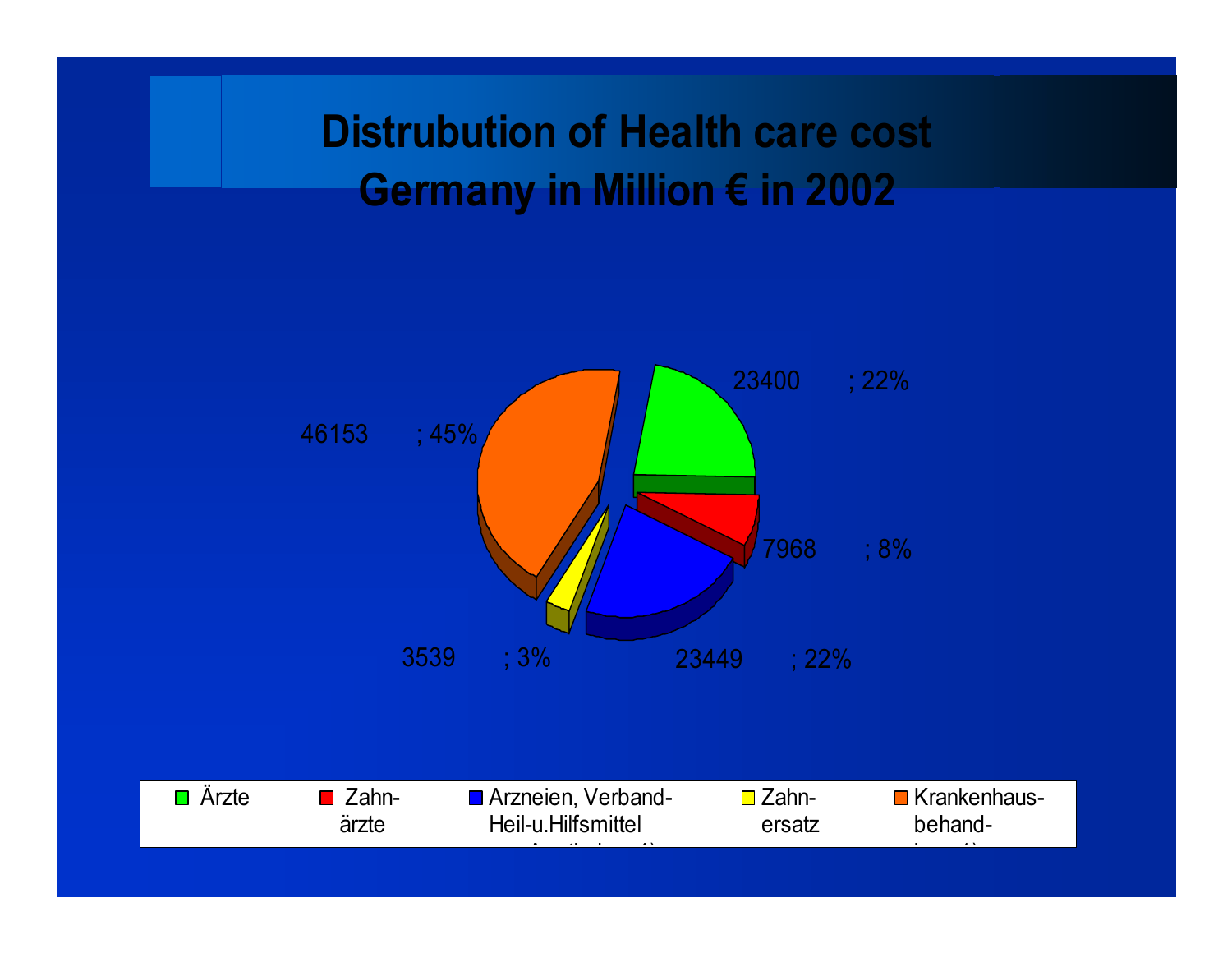# Vergleich Deutschland - USA Vergleich Deutschland - USA Krankenhausdaten 1999

- **▶ Kosten Deutschland:**
- ▶ 602 DM / Pflegetag
- $\triangleright$  6.247 DM / KH-Fall
- $\blacktriangleright$  1.237,53 DM KH-Kosten / EW / a
- ▶ KH verbrauchen 34 % Gesundheitsausgaben Gesundheitsausgaben
- $\blacktriangleright$  Quelle: Krankenhausreport 2001, eigene Quelle: Krankenhausreport 2001, eigene Berechnungen Berechnungen  $\blacktriangleright$
- X **Kosten USA:** X **Kosten USA:**
- ▶ 2.426 DM / Pflegetag
- $\triangleright$  14.326 DM / KH-Fall
- $\blacktriangleright$  1.714,82 DM KH-Kosten / EW / a
- ▶ KH verbrauchen 37 % Gesundheutsausgaben Gesundheutsausgaben
- $\blacktriangleright$  Quelle: Health, United States, CDC 2001, Quelle: Health, United States, CDC 2001, eigene Berechnungen eigene Berechnungen $\blacktriangleright$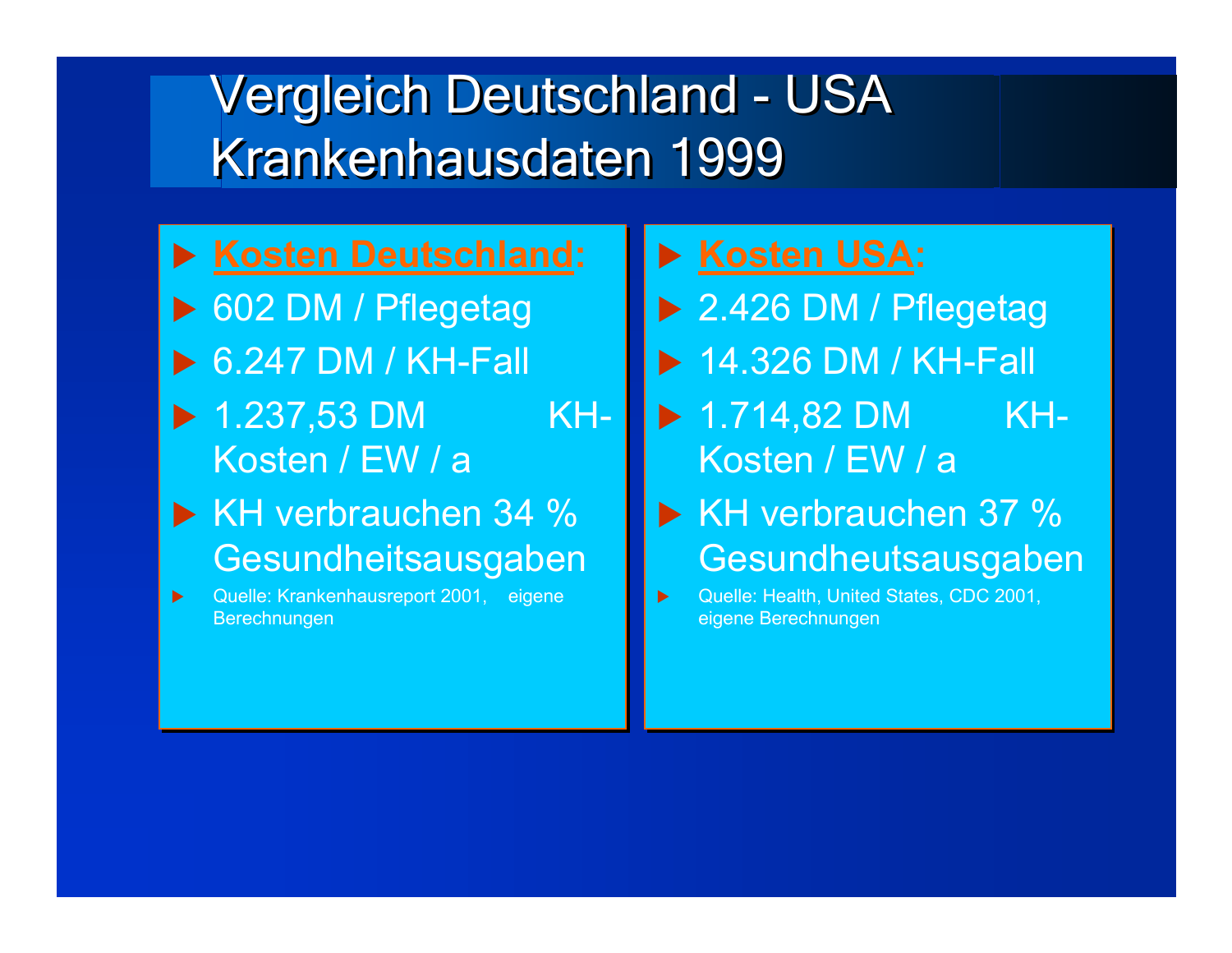# Comparison - USA Germany Hospital data 1999

#### **E** Deutschland

▶ 68,8 Betten / 10.000 EW ▶ 81,8 % Bettenauslastung ▶ 10,4 Tage Verweildauer **1.981 KH-Fälle/10.000**  $\blacktriangleright$  20.602 Pflegetage/10.000  $\triangleright$  51,7 % KH < 200 Betten  $\triangleright$  12,0 % KH > 500 Betten

#### X **USA**

- ▶ 30,0 Betten / 10.000 EW  $\triangleright$  66,1 % Bettenauslastung **1,6 Tage Verweildauer** 1.197 KH-Fälle/10.000  $\triangleright$  5.551 Pflegetage/10.000 ▶ 60 % KH < 200 Betten
	- $\blacktriangleright$  4,5 % KH > 500 Betten

 $\blacktriangleright$ Quelle: Health, United States, CDC 2001

### Quelle: Krankenhausreport 2001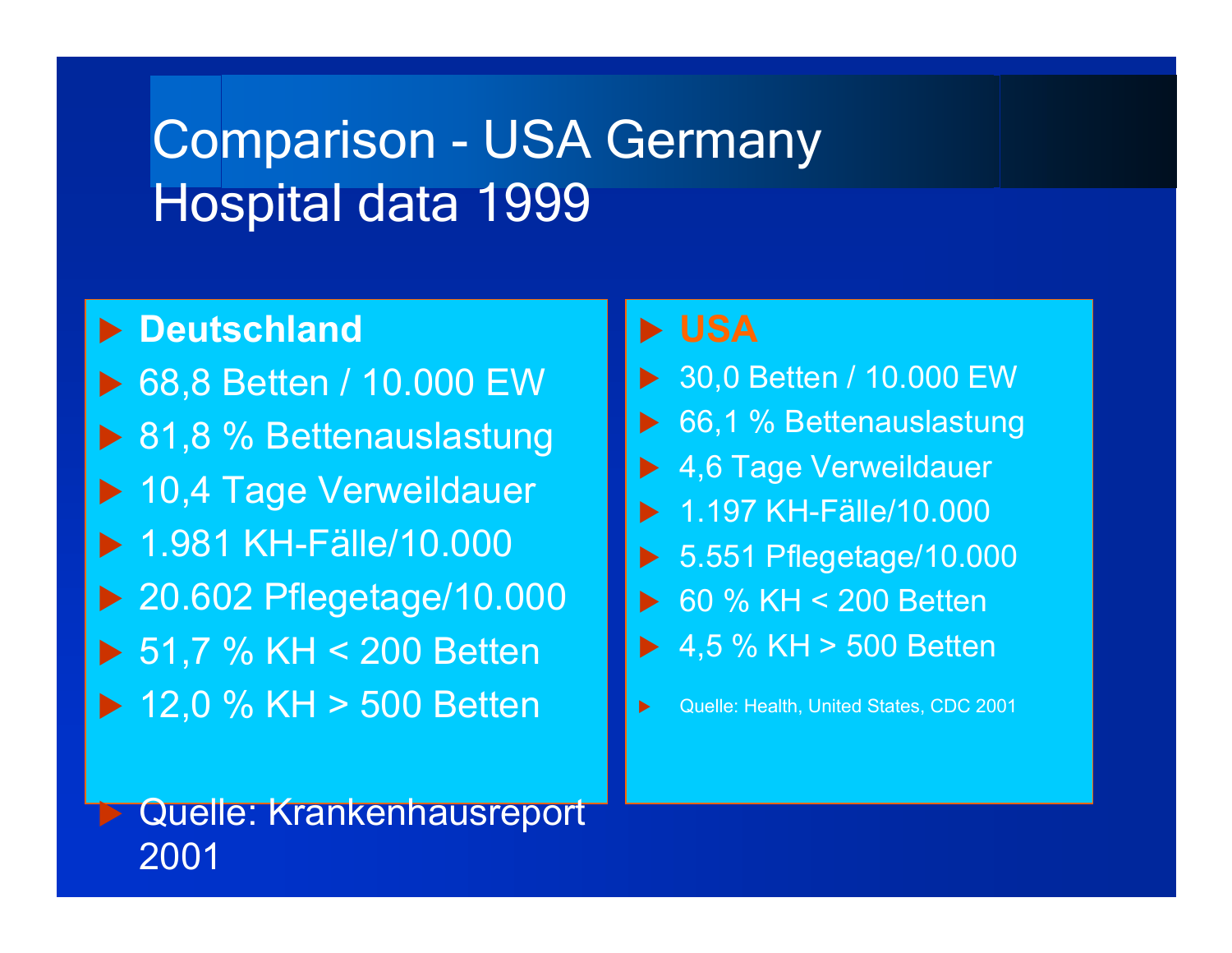# **Health Care Decision Structure Health Care Decision Structure**